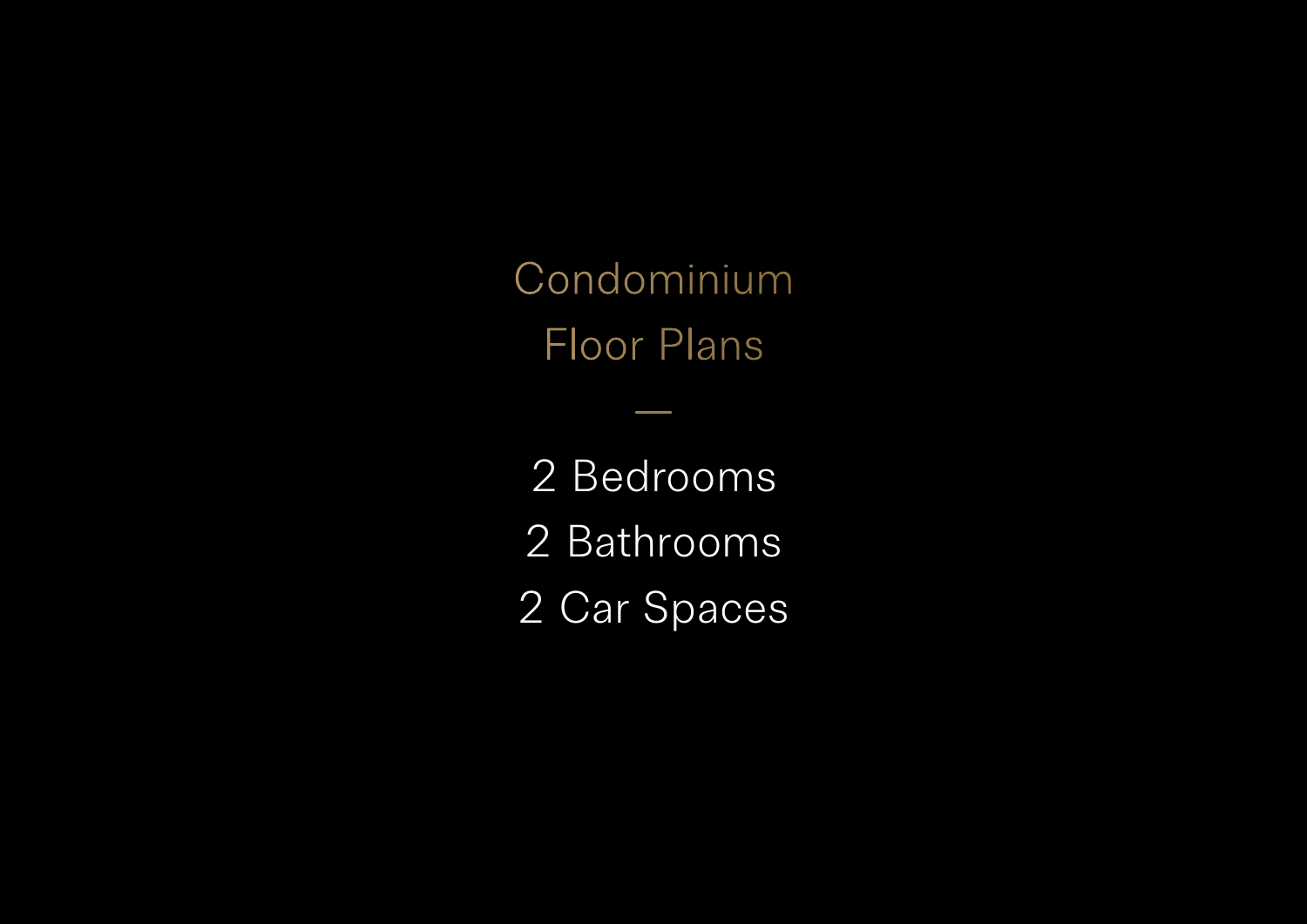This layout may be subject to minor amendments and dimensional changes to suit final working drawings and grid layouts. Living and balcony / courtyard areas measured from centre line of party walls and outside face of common walls and external walls.

# DEL-REY

| <b>Type</b><br>2BE.3 |                   |  |
|----------------------|-------------------|--|
| 2 Bedrooms           |                   |  |
| 2 Bathrooms          |                   |  |
| 2 Car Spaces         |                   |  |
| Living area          | 77m <sup>2</sup>  |  |
| Courtyard area       | 34m <sup>2</sup>  |  |
| <b>Total Area</b>    | 111m <sup>2</sup> |  |
| <b>Unit Numbers</b>  |                   |  |
| Ground               | 13                |  |





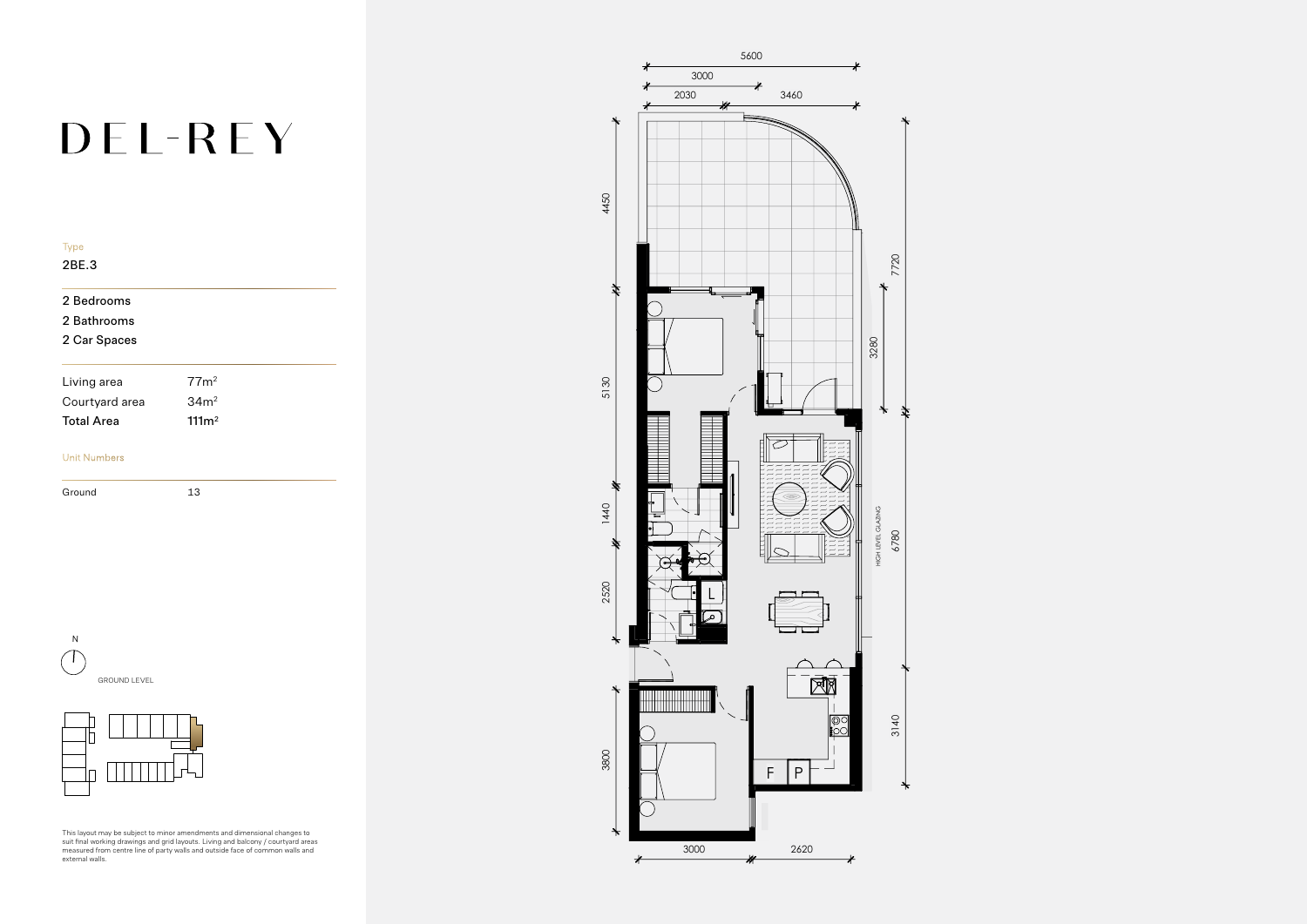This layout may be subject to minor amendments and dimensional changes to suit final working drawings and grid layouts. Living, balcony / courtyard and garage areas measured from centre line of party walls and outside face of common walls and external walls.

## DEL-REY

| 2BE.7 |
|-------|

## 2 Bedrooms

2 Bathrooms

### 2 Car Spaces

| Living area       | 78 <sup>2</sup>  |
|-------------------|------------------|
| Balcony area      | 15m <sup>2</sup> |
| <b>Total Area</b> | 93 <sup>2</sup>  |
|                   |                  |
| Unit Numbers      |                  |

N $\sqrt{}$ 

| 37 |
|----|
| 53 |
| 77 |
| 92 |
|    |





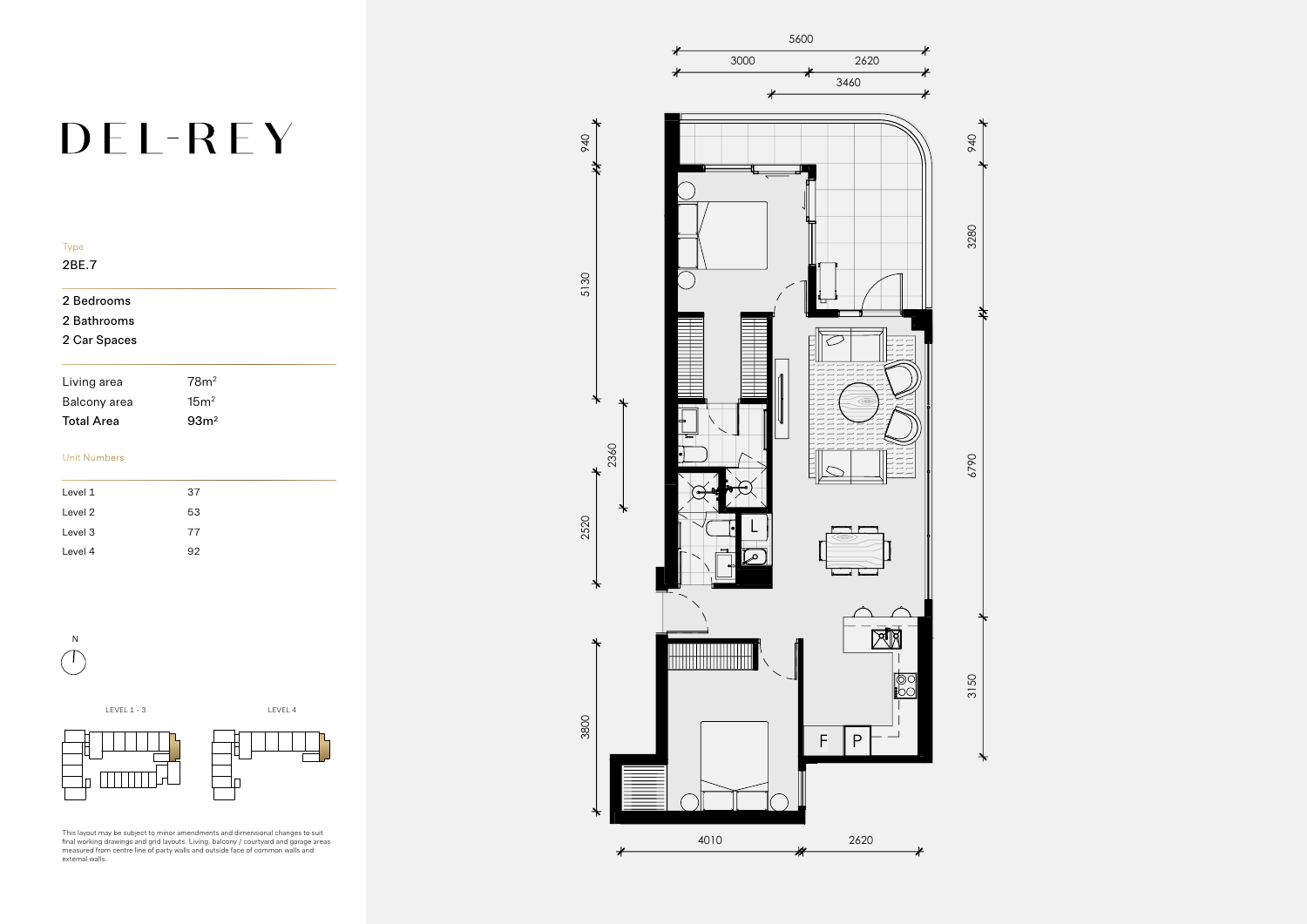This layout may be subject to minor amendments and dimensional changes to suit final working drawings and grid layouts. Living and balcony / courtyard areas measured from centre line of party walls and outside face of common walls and external walls.

- Type 2BE.8  $2B$  $2B<sub>i</sub>$
- $\overline{\phantom{0}}$ Livi Balc
- **Tota**

## DEL-REY

#### **Unit**  $\sim$

| ۰ |   |  |  |
|---|---|--|--|
|   | ÷ |  |  |
|   |   |  |  |
|   |   |  |  |
|   |   |  |  |

Leve

- N $\bigcap$
- 



| 2 Bedrooms          |                  |  |
|---------------------|------------------|--|
| 2 Bathrooms         |                  |  |
| 2 Car Spaces        |                  |  |
|                     |                  |  |
| Living area         | 68m <sup>2</sup> |  |
| Balcony area        | 8m <sup>2</sup>  |  |
| <b>Total Area</b>   | 76m <sup>2</sup> |  |
|                     |                  |  |
| <b>Unit Numbers</b> |                  |  |
|                     |                  |  |
| Level 4             | 87, 89, 91       |  |
| Level 4 Mirrored    | 88,90            |  |

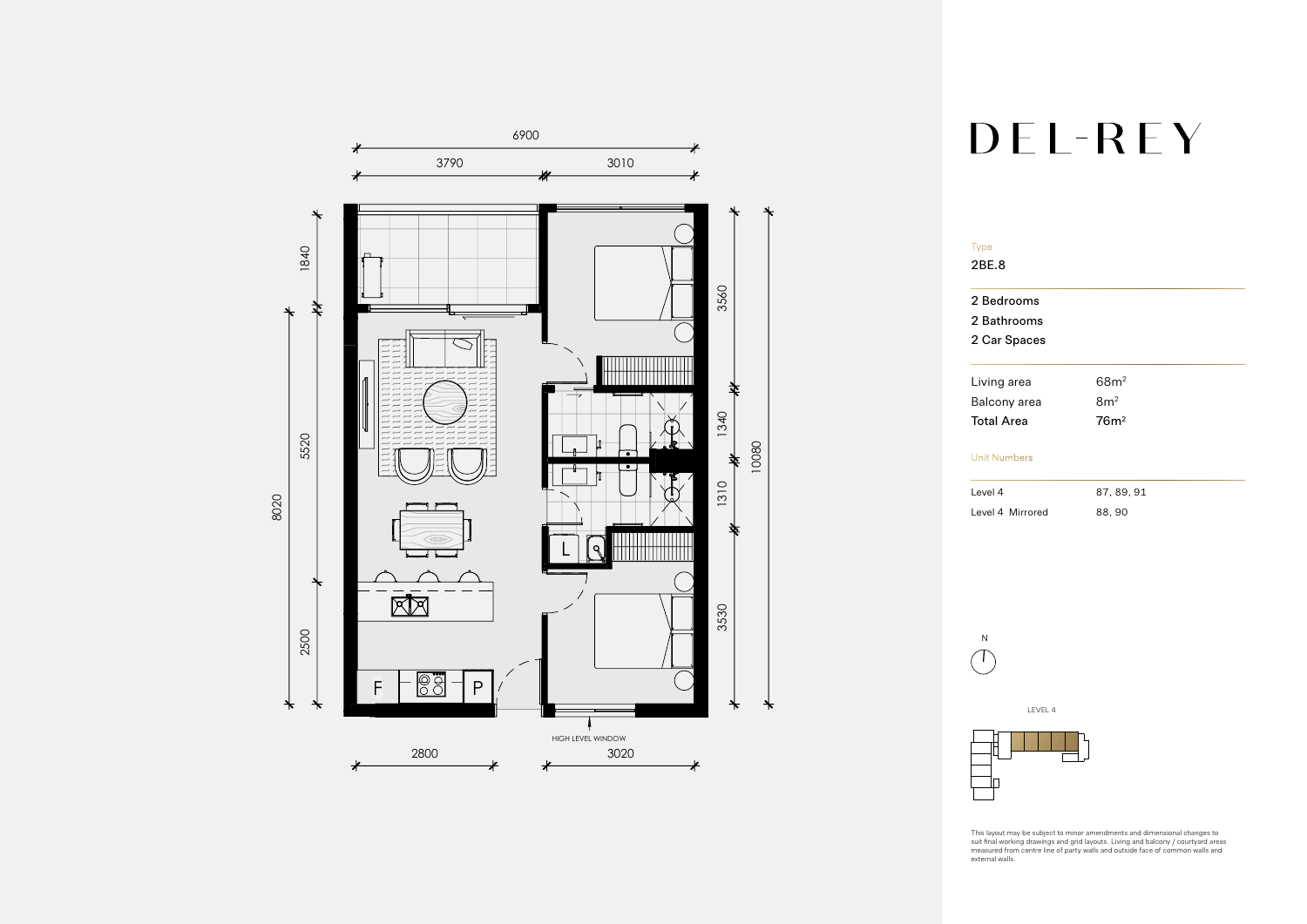This layout may be subject to minor amendments and dimensional changes to suit final working drawings and grid layouts. Living, balcony / courtyard and garage areas measured from centre line of party walls and outside face of common walls and external walls.

# DEL-REY

| the company's company's company's | __ |  |
|-----------------------------------|----|--|
|                                   |    |  |

## 2BE.9A

### 2 Bedrooms

### 2 Bathrooms

### 2 Car Spaces

| Living area       | 71 <sup>2</sup>  |
|-------------------|------------------|
| Courtyard area    | 20 <sup>m²</sup> |
| <b>Total Area</b> | 91m <sup>2</sup> |
|                   |                  |

#### Unit Numbers

| Level 5          | 94 |
|------------------|----|
| Level 5 Mirrored | 96 |









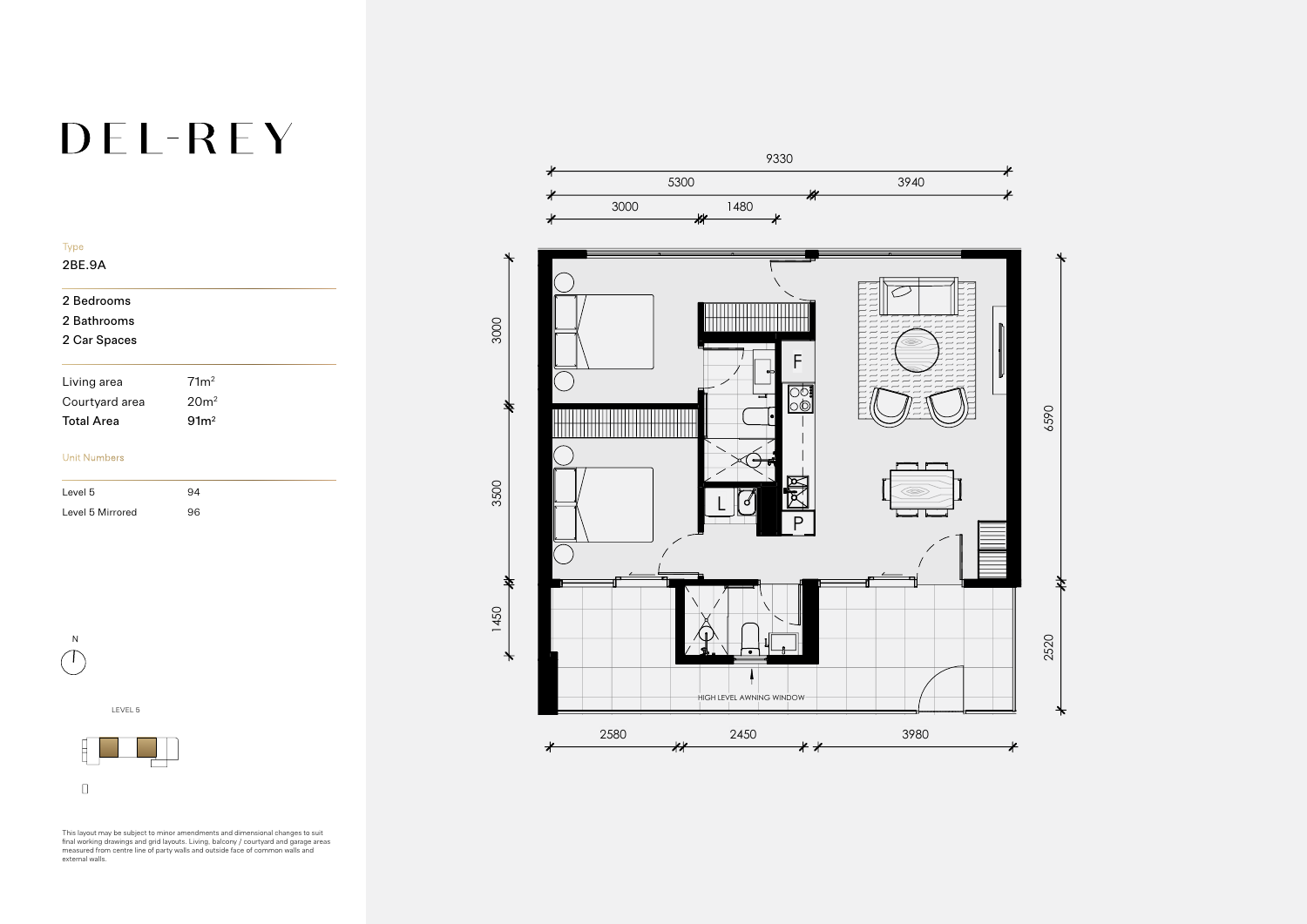This layout may be subject to minor amendments and dimensional changes to suit final working drawings and grid layouts. Living and balcony / courtyard areas measured from centre line of party walls and outside face of common walls and external walls.

## DEL-REY



 $\Box$ 

| e<br>E.9B    |                  |
|--------------|------------------|
| dedrooms     |                  |
| athrooms     |                  |
| Car Spaces   |                  |
| ing area     | 71m <sup>2</sup> |
| urtyard area | 20m <sup>2</sup> |
| al Area:     | 91m <sup>2</sup> |
| t Numbers    |                  |
| el 5         | 95               |
|              |                  |

LEVEL 5